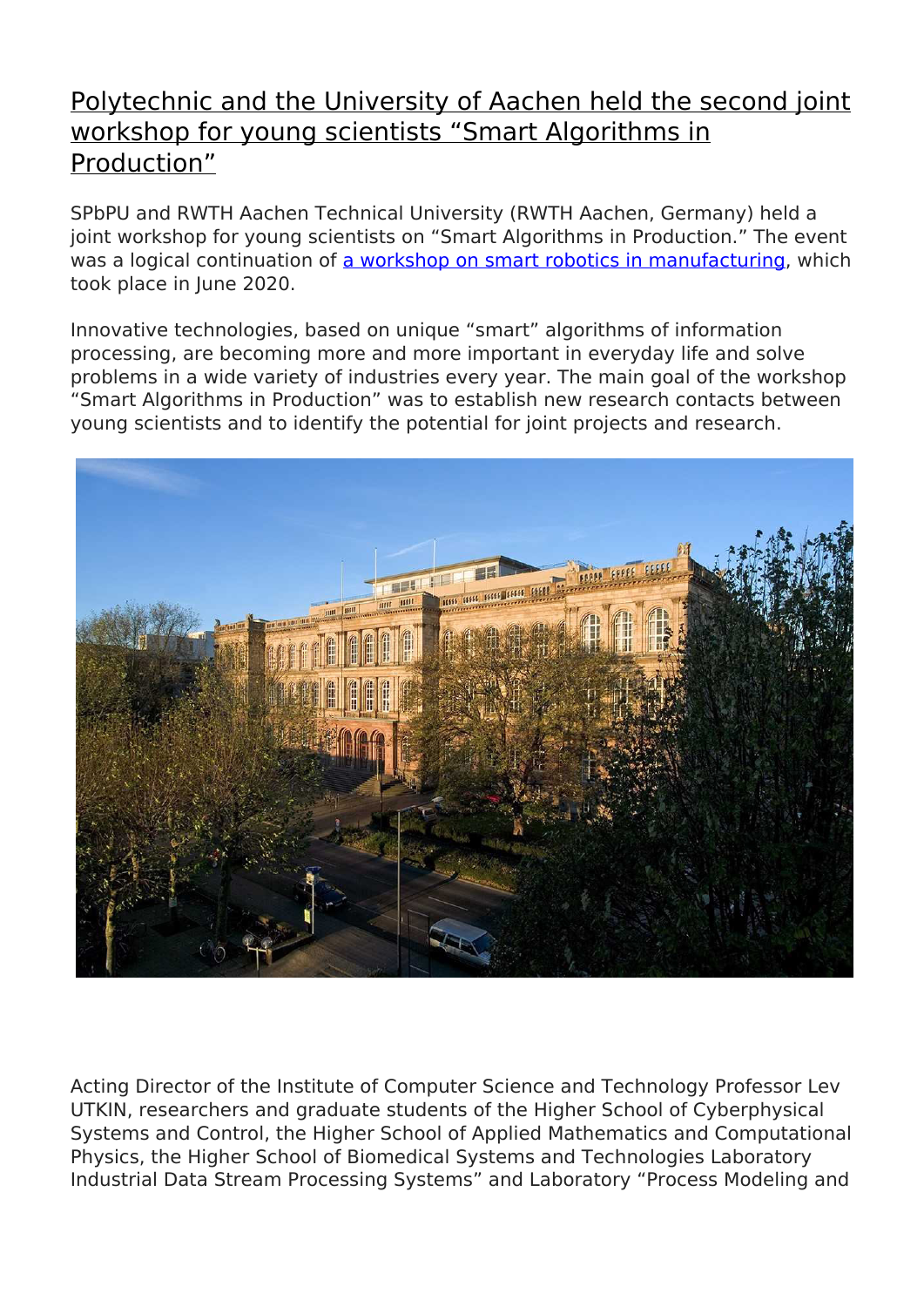Power Equipment Design" of the SPbPU NTI Center, representatives of international services took part in the seminar.

Aachen University was represented by Dr. Matthias BROCKMANN, head of an advanced cluster of Internet Manufacturing, researchers of the Department of Control and Automation Technologies, Department of Information Systems, Institute of Textile Engineering, Institute of Information Management in Mechanical Engineering, representatives of the Process and Data Science Group.

Dr. Matthias BROCKMANN opened the seminar. He spoke about the work of the advanced Internet manufacturing cluster, about the transfer of the Internet of Things into the manufacturing world, and about the joint work between SPbPU and the University of Aachen during the past year, which, despite the epidemiological situation and the inability to meet in person, is actively developing.

On behalf of SPbPU, the participants were welcomed by Professor Lev Utkin, Acting Director of IKNT. Lev Utkin presented the main activities of the institute and the areas of developments and projects in such areas as artificial intelligence, machine learning, cyber-physical systems, etc., and also gave an overview of the current projects of the Research Laboratory of Neural Network Technologies and Artificial Intelligence. "Meetings like today's workshop are a great opportunity for young scientists to get to know each other, to present and discuss the intermediate results of their projects in a variety of fields, from light industry and construction to medicine and many other interesting fields. Direct communication of our scientists and postgraduate students with young researchers from Aachen is a guarantee of long-term scientific friendship," said Lev Utkin.

The working part of the workshop was held in a pitch session format. Researchers and young scientists from Polytechnic University and Aachen University made presentations of their research and projects in a wide range of areas and topics, united by the common theme of smart algorithms.

SPbPU scientists presented their projects on studying changes in neural network activity caused by neurodegenerative diseases using artificial intelligence methods, told abou[t the development of methods and software and hardware for](https://spbpu.com/novosti/komanda-ekspertov-iz-spbpu-i-ivgpu-provedet-fundamentalnye-issledovaniya-po-razrabotke-nejrosetej-dlya-obnaruzheniya-defektov-v-promyshlennosti/) [defect detection](https://spbpu.com/novosti/komanda-ekspertov-iz-spbpu-i-ivgpu-provedet-fundamentalnye-issledovaniya-po-razrabotke-nejrosetej-dlya-obnaruzheniya-defektov-v-promyshlennosti/) in the textile industry using neural network methods, presented a report on how to achieve high-precision object synchronization of distributed systems, discussed artificial intelligence methods for analyzing an unstructured point cloud, visualization methods and deep learning for medical visualization, and touched upon the topics of information modeling in real estate management system and hybrid neural network model of industrial facility management and condition monitoring.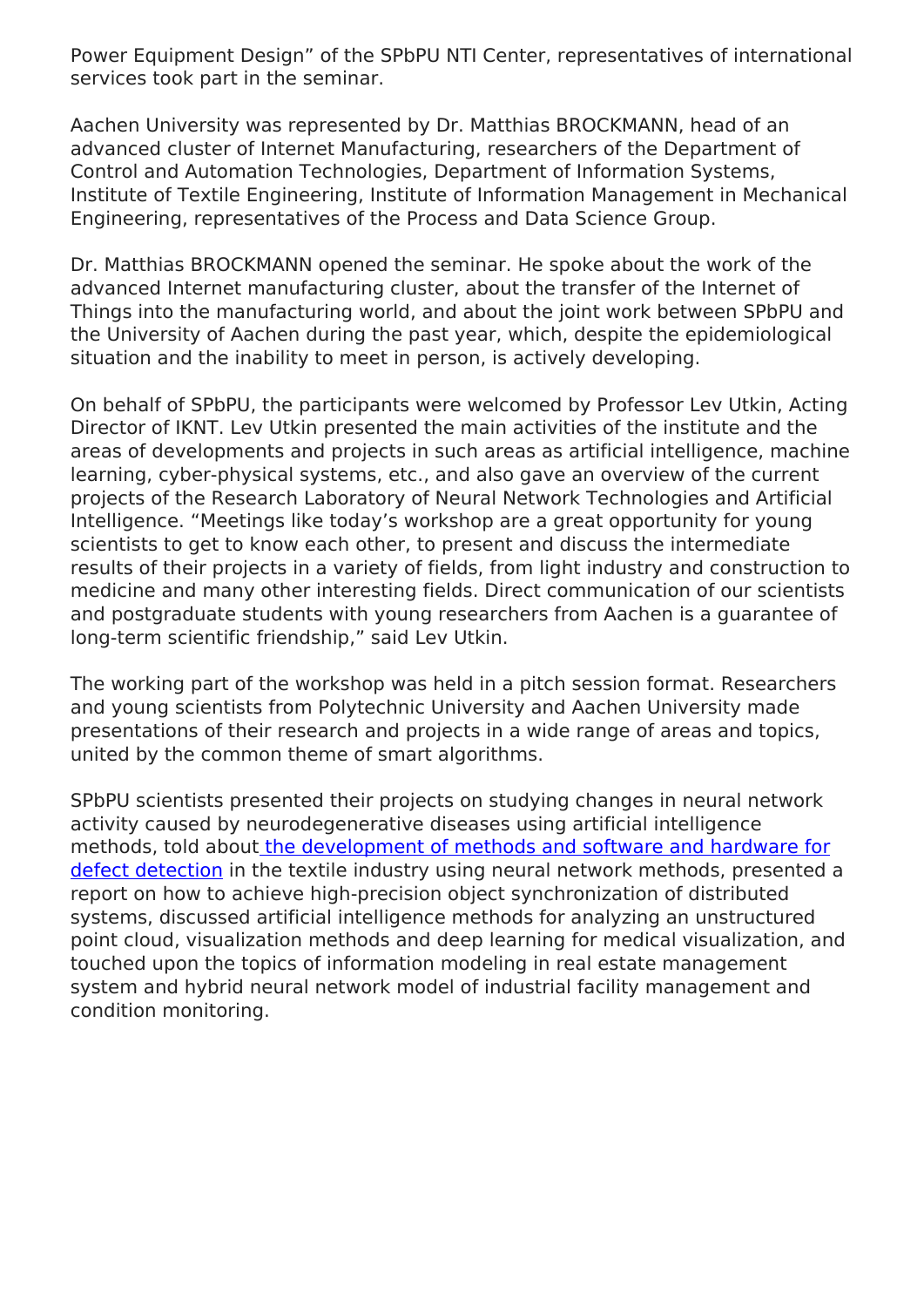

*"The possibility of interaction with the University of Aachen is very important. The past seminars and meetings showed a great variety of directions for international scientific cooperation and the high activity of young researchers in Russia and Germany. I see here great prospects for the development of projects in many industries, including the light industry, construction, and medicine. Also, in my opinion, it is very useful for young polytechnic researchers to discuss their technology solutions with their colleagues from Aachen, it will allow them to look at their developments with fresh eyes and improve them,"* said Marina BOLSUNOVSKAYA, Head of the Industrial Systems for Streaming Data Processing Laboratory at the SPbPU NTI Center.

RWTH Aachen scientists in their presentations shared their experience and developments in dynamic modeling of industrial robots using neural networks with physical plausibility, discussed methods and components for semantic web services, transfer learning capabilities for image-based quality control, selfoptimizing machines for nonwoven production, promising mining technologies in manufacturing, and other topics.

*"Our next joint workshop between Polytechnic University and the advanced Internet manufacturing cluster was a great success. We have a full year of sustained partnership under our belt. I would like to emphasize that interdisciplinary and international cooperation is especially important in the field of smart algorithms in manufacturing. SPbPU scientists and researchers are leaders in*